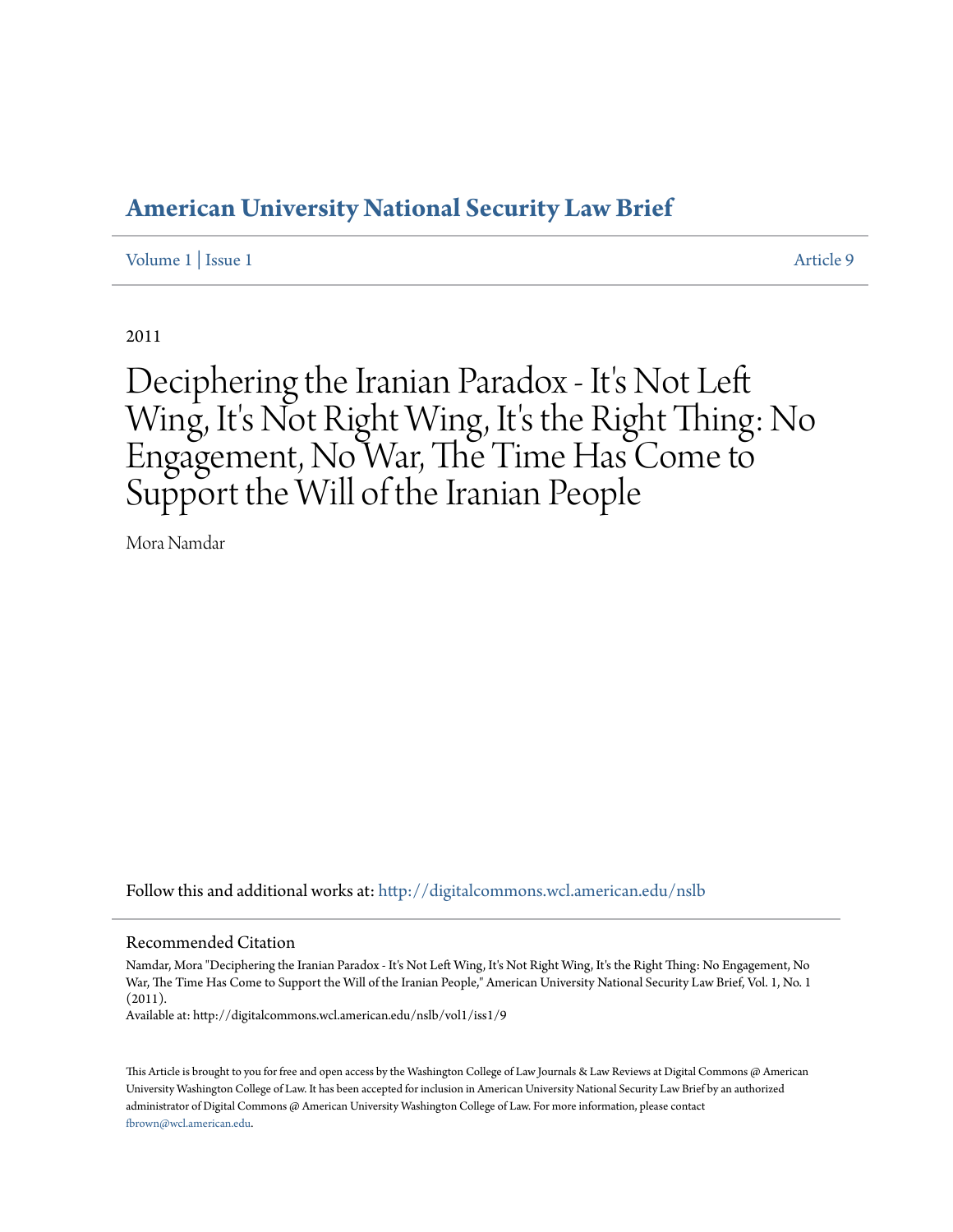## **DECIPHERING THE IRANIAN PARADOX - IT'S NOT LEFT WING, IT'S NOT RIGHT WING, IT'S THE RIGHT THING: NO ENGAGEMENT, NO WAR, THE TIME HAS COME TO SUPPORT THE WILL OF THE IRANIAN PEOPLE**

#### MORA NAMDAR<sup>\*</sup>

The paradox of Iran is a struggle in every sense of the word and for every possible party involved. There remains a continuous struggle for the regime to keep hold pitted against a constant battle for the people to achieve self-determination.<sup>1</sup> Some commentators argue that the regime in Iran is there for the foreseeable future and that it is in the interests of the United States to negotiate; others argue that this idea is premised on a total fallacy and that the current regime is unsustainable. Whichever argument is correct, the United States cannot ignore Iran's past by blindly agreeing that any kind of support for the Iranian people's quest for democracy is pro-war demagoguery; if it does, the United States stands to lose far more than just the nuclear issue. Iran's conduct regarding its nuclear program and its numerous violations of human rights warrant pressure from the United States and other democracies to support a foreign policy that will encompass the will of Iran's own people for regime change from religious theocracy to a secular democracy. For this strategy to be effective, there must be a harmonized effort by the international community to impose smart sanctions and other non-violent tools to force the Iranian regime to succumb to the will of its own people. It was synchronized efforts such as these that succeeded in bringing an end to apartheid in South Africa.

 Advocates of a so-called "Grand Bargain" maintain that engagement with the Iranian regime is the way to produce results and suggest that the international community offer to lift sanctions

Mora Namdar is a 2011 JD/MA candidate at American University – Washington College of Law. For her International Affairs studies she is concentrating on the Middle East, human rights, and energy issues. She speaks Farsi and earned her Bachelor degrees in Political Science and International Studies of the Middle East along with minors in Philosophy, Fine Art, and Human Rights from Southern Methodist University.

<sup>1</sup> *See* Amir Taheri, *The Fight for Iran's Future Is Far from Over*, Times, June 30, 2009, *available at* http://www.timesonline. co.uk/tol/comment/columnists/guest\_contributors/article6605062.ece (describing the ongoing struggle between the people and the government for the future of Iran).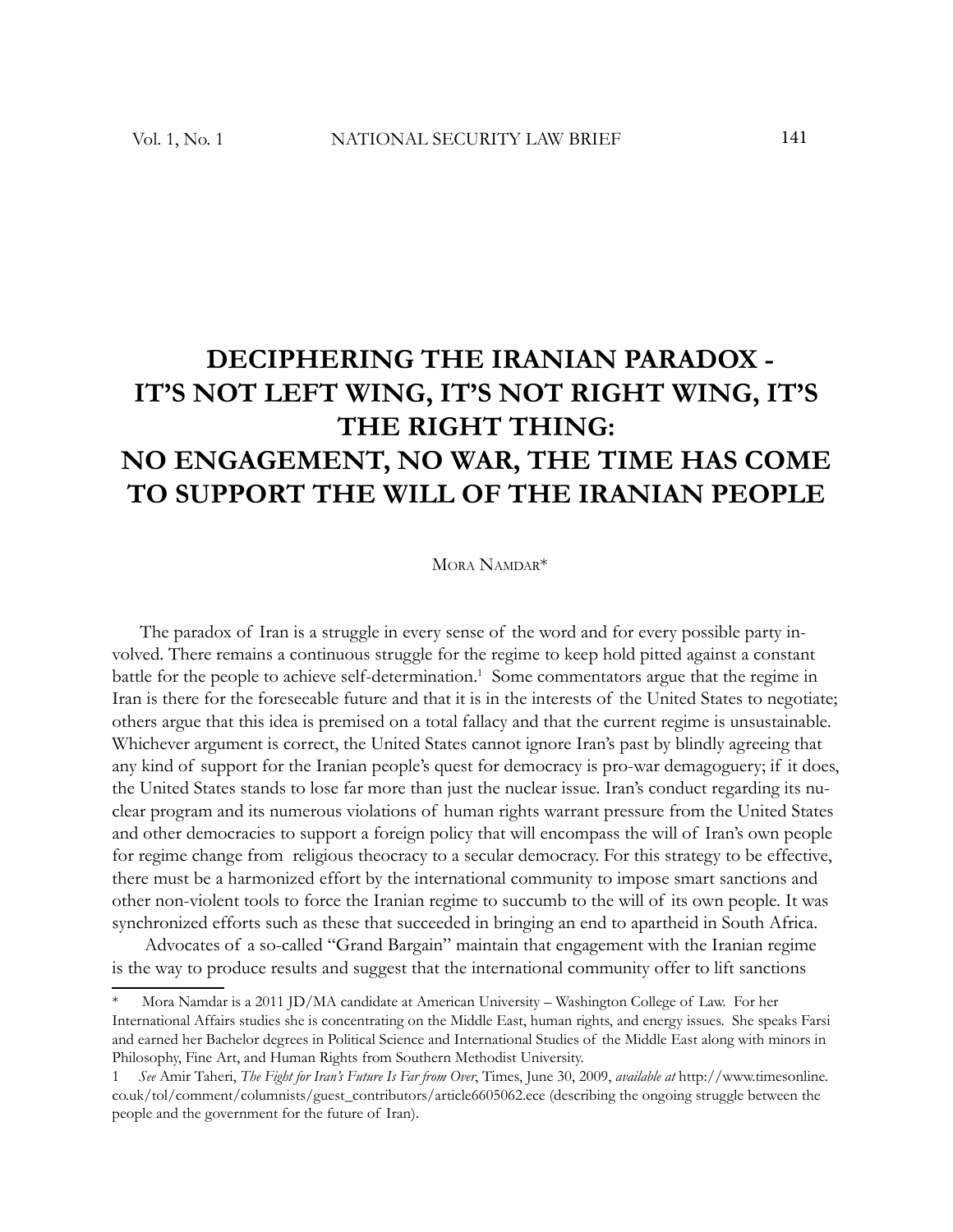and make assurances that the United States would not support regime change. The United States has attempted this numerous times without success.<sup>2</sup> In the same way that "constructive engagement" failed in bringing an end to Apartheid in South Africa, engagement with Iran has also resulted in failure.<sup>3</sup> It was only when a bipartisan effort by Democrats and Republicans overrode President Reagan's veto, sanctioning and pressuring South Africa (with set preconditions to lift the sanctions) through the Comprehensive Anti-Apartheid Act of 1986; this effort was vital to ending apartheid in South Africa.<sup>4</sup> Several past administrations have attempted negotiating with the Iranian regime.<sup>5</sup> Instead of accepting the overtures of the United States and other UN member nations to negotiate, Iran has employed methods of stalling or ignoring UN resolutions and has mirrored the path North Korea pursued in acquiring nuclear weapons.<sup>6</sup> By mimicking the methods used by the now-nuclear North Korea, the Iranian regime has ignored UN Security Council resolutions regarding the Iranian nuclear program forcing the UN Security Council to resort to sanctions.<sup>7</sup> Currently, Iran is closer than ever to acquiring nuclear weapons capability, and reports indicate that with 20% enriched uranium, it could take Iran a year or less to build a nuclear weapon.<sup>8</sup> Clearly, the rise of a nuclear Iran is an ever present concern not only for the national security of the United States but to the countries who have agreed to non-proliferation policies.

 Understanding the historical context of the Iranian condition is integral to successfully maneuvering the future. The past century in Iran has seen a constant thrust by the people to move toward democracy, whether through parliamentary measures, the election of Mohammed Mossadegh, or the ousting of the Shah. The classic example is that of the election of Mohammed Mossadegh in

<sup>2</sup> *See* Bruce Riedel, *America and Iran: Flawed Analysis, Missed Opportunities, and Looming Dangers,* 25 BROWN J. WORLD AFF. 1, 101 (2008), *available at* http://heinonline.org/HOL/Page?handle=hein.journals/brownjwa15&div=12&g\_ sent=1&collection=journals (discussing failed policies based on flawed analysis, as implemented by the United States government in dealing with the Iranian regime).

<sup>3</sup> *See* Sanford J. Ungar & Peter Vale, *South Africa: Why Constructive Engagement Failed*, 64 FOREIGN AFF. 234 (1985), *available at* http://www.foreignaffairs.com/articles/40525/sanford-j-ungar-and-peter-vale/south-africa-why-constructiveengagement-failed (describing the implementation and failure of constructive engagement in South Africa to bring about an end to apartheid).

<sup>4</sup> *See* African-American—South Africa Project, *African American Historical Linkages with South Africa, Howard University*, *available at* http://www.howard.edu/library/Reference/bob\_edgar\_site/about.html (describing the process by which the Comprehensive Anti-Apartheid Act of 1986 brought about the pressure needed to force an end to apartheid in South Africa).

<sup>5</sup> See Lara Rozen, *Declassified Documents Revisit Secret U.S. Overture to Iran, POLITICO, May 30, 2010, <i>available at* http:// www.politico.com/blogs/laurarozen/0510/Declassified\_documents\_revisit\_secret\_US\_overture\_to\_Iran.html (describing the attempts and overtures of numerous past U.S. presidential administrations in trying to negotiate with the Iranian regime and the failure of this dialogue in bringing about any sort of change in U.S.-Iran relations).

<sup>6</sup> *See* Associated Press, *Iran Stays Silent on U.S. Offer of Dialogue*, MSNBC.COM (August 8, 2009), http://www.msnbc. msn.com/id/32194136/ns/world\_news-mideastn\_africa/38285299 (giving an account of the response by the Iranian regime after U.S. overtures for engagement and dialogue).

<sup>7</sup> *See* Yuriy Humber & Ladane Nasseri, *Iran Ignores Sanctions, Start First Nuclear Plant*, BLOOMBERG.COM (Aug. 21, 2010), http://www.businessweek.com/news/2010-08-21/iran-ignores-sanctions-start-first-nuclear-plant.html.

<sup>8</sup> *See* Nasser Karimi, *Iran's Leader Orders Further Enrichment of Uranium,* GUARDIAN.COM (Feb. 7, 2010), http://www. guardian.co.uk/world/feedarticle/8934697 (describing the Iranian response to the U.N. Security Council resolutions and subsequent sanctions).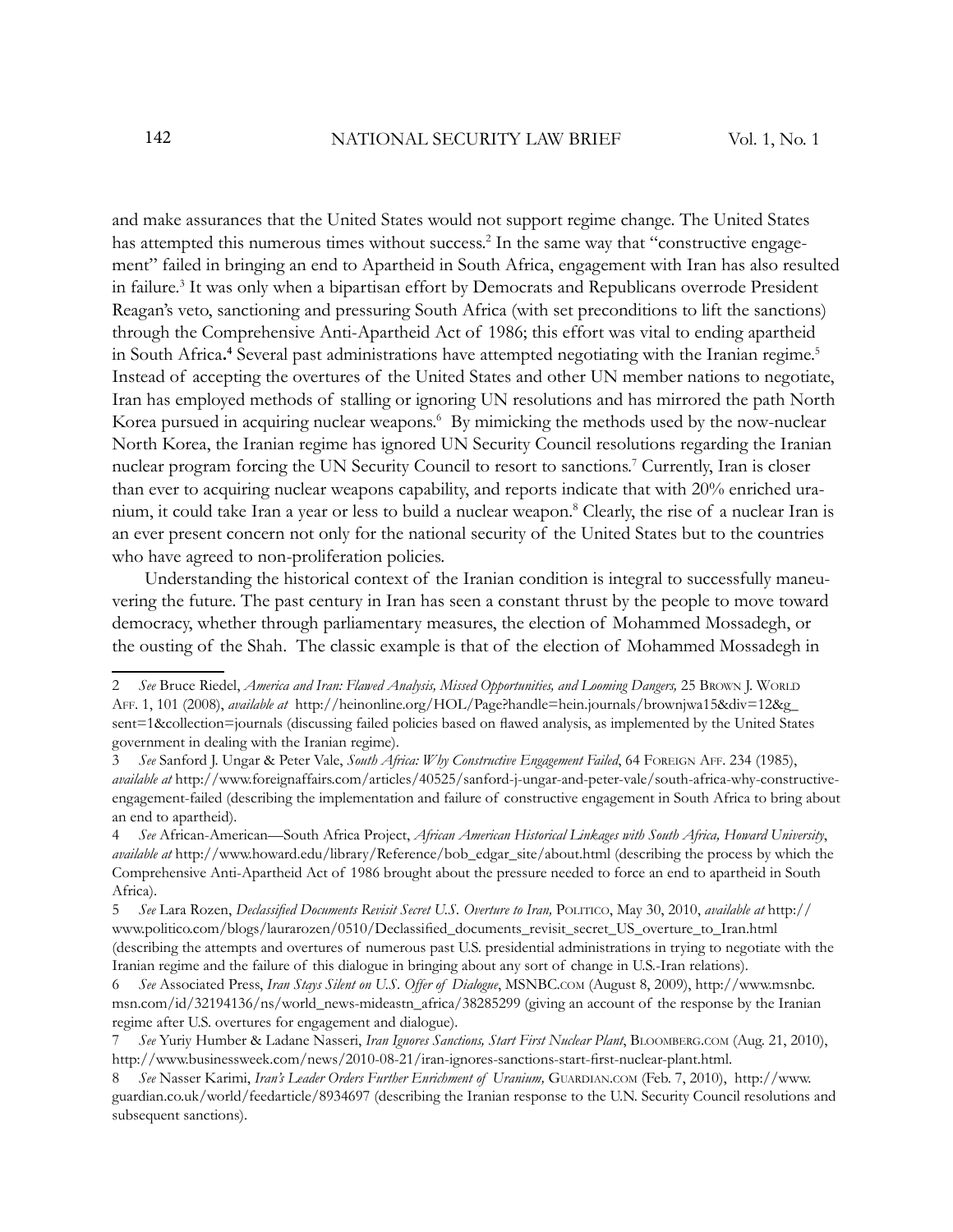the 1950s. The Iranian people had been demanding a democratic voice for some time, and slowly the Shah was accommodating their demands by allowing for the democratic election of a Prime Minister. After Mossadegh was elected, he nationalized Iran's oil (which had been solely in the hands of Britain in the form of the Anglo-Iranian Oil Company – what is now known as BP<sup>9</sup>). Not long thereafter, a plan was created and implemented to oust Mossadegh in a coup d'état in order to reinstate the Shah.<sup>10</sup> The Iranian people's frustration and hopes for democracy smoldered and built for another 27 years until the 1979 revolution. The fall of the Shah in 1979 occurred amidst street protests, merchant strikes, and burning oil fields. In a sweeping move, the loudest faction took control of the movement under Ayatollah Khomeini. Commentators now widely see the resulting theocracy as far more oppressive than the Shah's regime. Now, more than 30 years later, an uprising is fomenting again.

 It is logical to ascertain that it would be in the best interest of not only the Iranian people but the United States to support regime change in Iran.<sup>11</sup> Those who opposed supporting the will of the Iranian people for regime change in Iran maintained that if the United States showed support for the Green Movement or made a stronger statement on the widely contested elections of 2009, the regime would once again externalize conflict and point to the United States and the United Kingdom as fomenting a coup d'état or "velvet revolution" to oust the regime. Heeding that advice, the United States stayed silent in the face of gross human rights abuses, such as the shooting death of Neda Agha-Soltan by a government assassin, because the United States hoped to build trust on the nuclear issue.<sup>12</sup> What was the Iranian regime's response? The Iranian regime placed blame for the street protests and opposition on the United States and United Kingdom anyway.<sup>13</sup> In addition, the Iranian theocracy continued to move forward with the enrichment of uranium and continued to

<sup>9</sup> *See* Ishaan Tharoor, A Brief History of BP, TIME, June 2, 2010, *available at* http://www.time.com/time/business/ article/0,8599,1993361,00.html (showing the history of the British and the Anglo-Iranian oil company in Iran and the power these oil companies wielded in the country at that time).

<sup>10</sup> DONALD WILBER, OVERTHROW OF PREMIER MOSSADEQ OF IRAN CS HISTORICAL PAPER NO. 208 (1954), *reprinted in*  James Risen, *Secrets of History: The C.I.A. in Iran*, N.Y. TIMES, Apr. 16, 2000, *available at http://www.gwu.edu/~nsarchiv/ NSAEBB/NSAEBB28/#documents* (presenting declassified government documents accounting the planning and execution of the plan to overthrow the democratically elected Prime Minister Mossadegh in order to reinstate the Shah by then-CIA agent Kermit Roosevelt).

<sup>11</sup> *See* Richard Haass, *Enough Is Enough: Why we can no longer remain on the sidelines in the struggle for regime change in Iran,*  Newsweek, January 22, 2010, *available at*

http://www.newsweek.com/2010/01/21/enough-is-enough.html (detailing the need for a new response to the Iranian regime and the necessity to support the Green Movement rather than continue to silently allow for overtures at engagement to be ignored).

<sup>12</sup> *See* David Blair, *Iran Election: Barack Obama Refuses to 'Meddle' Over Protests,* TELEGRAPH, June 17, 2009, *available at* http://www.telegraph.co.uk/news/worldnews/middleeast/iran/5556155/Iran-election-Barack-Obama-refusesto-meddle-over-protests.html (showing the Obama administrations response and silence to the widespread protests following the elections scandal of the summer of 2009 in Iran).

<sup>13</sup> *Iran: Government Alleges CIA Behind Street Protests*, ADNKRONOSINTERNATIONAL.com (June 24, 2009), http://www. adnkronos.com/AKI/English/Politics/?id=3.0.3462950540 (detailing the attempts of the Iranian regime to blame the unrest on the United States and the CIA).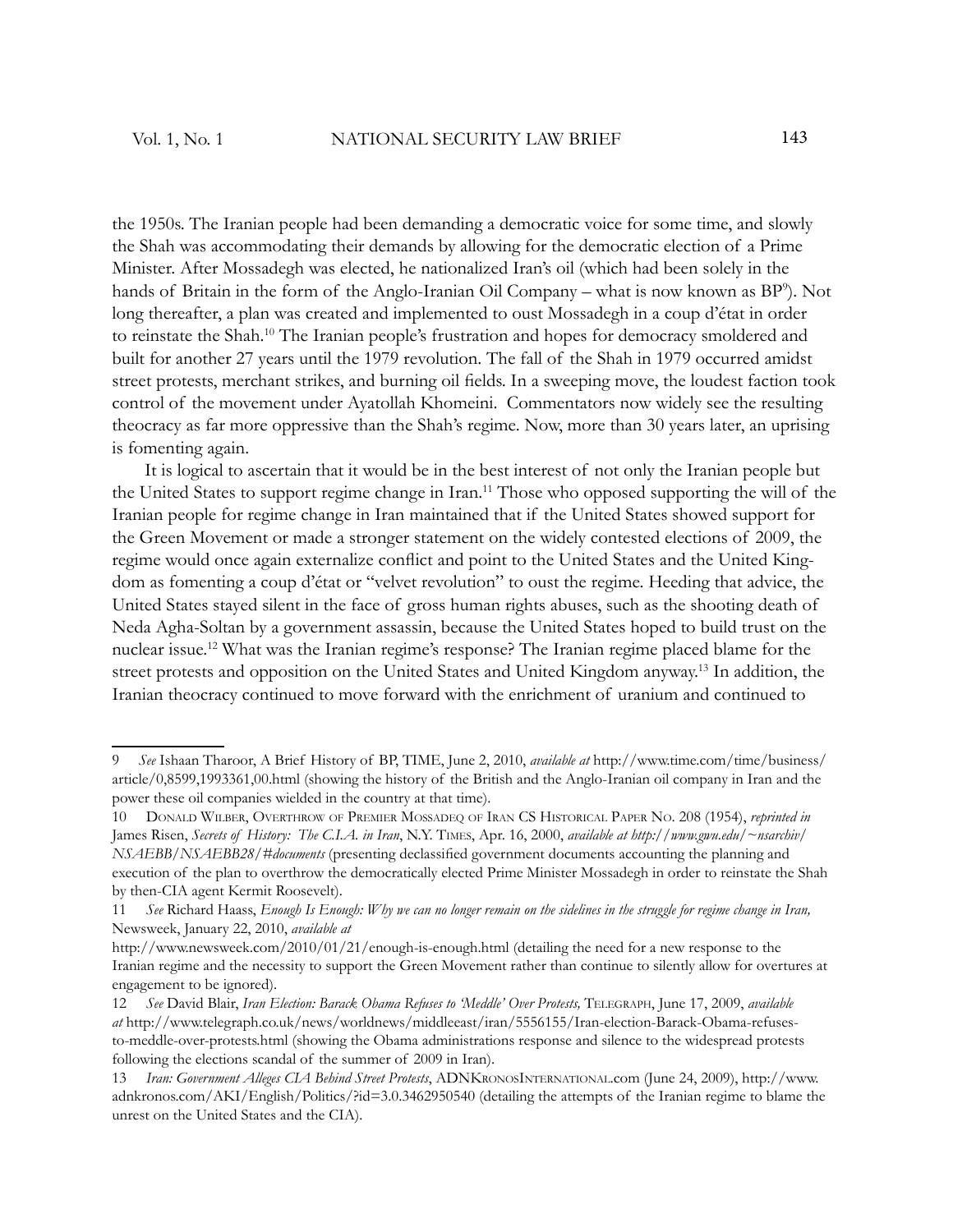#### ignore UN resolutions.<sup>14</sup>

The election scandal of June 2009 showed what was happening inside Iran, despite the government's attempts to block the entry of foreign reporters into the country, close domestic newspapers, slow internet connections, and disrupt cell phone service.<sup>15</sup> The government's widespread attempts at propaganda, such as busing in destitute villagers with promises of food and payments of cash to attend state sponsored rallies in support of Mahmoud Ahmadenijad, did not equal anywhere near the massive number of supporters that came out in the streets to protest in support of the Green Movement.<sup>16</sup>

It is important to note that while the Green Movement has many factions, there is no clear "true" Green Movement leader or voice, though many have tried to claim the mantle.<sup>17</sup> Mir-Hossein Mousavi himself has stated that the movement carried him, he did not carry the movement.<sup>18</sup> It soon became apparent that the sentiment of the opposition became an overall rejection of the theocracy in power.<sup>19</sup> While the widespread sentiment is that the Iranian people want a secular government in Iran which respects basic human rights, this message is masked because those who openly

<sup>14</sup> *See* INT'L ATOMIC ENERGY AGENCY, *IAEA & Iran: Chronology of Key Events*, IAEA.GOV, http://www.iaea.org/ NewsCenter/Focus/IaeaIran/iran\_timeline7.shtml (providing a chronology of key events occurring throughout the relationship between Iran and the IAEA) (last visited Sept. 24, 2010); *see also Background Note: Iran*, U.S. DEP'<sup>T</sup> OF STATE (July 23, 2010), http://www.state.gov/r/pa/ei/bgn/5314.htm (accounting for the history of the region that is now Iran, from the Persian Empire to modern Iran's more recent struggles with the United States and the International community)

<sup>15</sup> *See* Mehdi Khalaji, *Khamenei's Coup*, Washington Post, June 15, 2009, *available at* http://www.washingtonpost.com/ wp-dyn/content/article/2009/06/14/AR2009061401758.html?hpid=topnews (detailing the Iranian regime, under Khamenei's reaction to the election scandal of the summer of 2009); *see also Iranian Newspaper Raided, Employees Detained,* Committee to Protect Journalist, June 23, 2009, *available at* http://cpj.org/2009/06/iranian-newspaper-raided-25 employ.ees-detained.php (showing an example of the violent and fervent repression of speech by the Iranian regime against the Green Movement opposition), David Blair, *Iran Struggles to Censor News Of Protests*, Telegraph, June 15, 2009, *available at* http://www.telegraph.co.uk/news/worldnews/middleeast/iran/5543145/Iran-struggles-to-censor-news-ofprotests.html (showing the widespread and extreme measures that the Iranian regime employs to silence and counter the Green Movement opposition)

<sup>16</sup> *See* Toofanbanned. *15th June 2009 Millions Protest in Iran Against Election Fraud in Iran*, YOUTUBE.COM (June 15, 2009), http://www.youtube.com/watch?v=ey9Kgf-cB40 (showing a video of the massive crowd protesting the Iranian regime and the election scandal); *see also* Matthew Weaver, *Iran Protests*, Guardian, February 11, 2010, *available at* http://www. guardian.co.uk/news/blog/2010/feb/11/iran-protests-22-bahman (accounting the details, large numbers, and violent opposition by the Iranian regime against the Green movement protests of 22 Bahman).

<sup>17</sup> *See* Mehdi Khalaji, *Who's Really Running Iran's Green Movement*, FOREIGN POL'Y, November 4, 2009, *available at* http:// www.foreignpolicy.com/articles/2009/11/04/whos\_really\_running\_irans\_green\_movement (showing that there are many different elements and factions that make up the Green Movement and that there is no true leader of the Green Movement).

<sup>18</sup> *See* Najmeh Bozorgmehr, *Man in the News: Mir Hussein Mousavi*, January 8 2010, *available at* www.ft.com/cms/s/0/ a9a43a22-fc91-11de- bc51-00144feab49a.html (citing Mousavi in stating that he is not the leader of the movement but that the movement carried him).

<sup>19</sup> *See New Momentum-but No Clear Goal- for Iran's Street Protests*, TIME.COM (Aug. 11, 2009), http://www.time.com/time/ world/article/0,8599,1915599,00.html (revealing the evolution of the Green Movement opposition from a "where is my vote?" issue to a broader desire to change the system of government in power).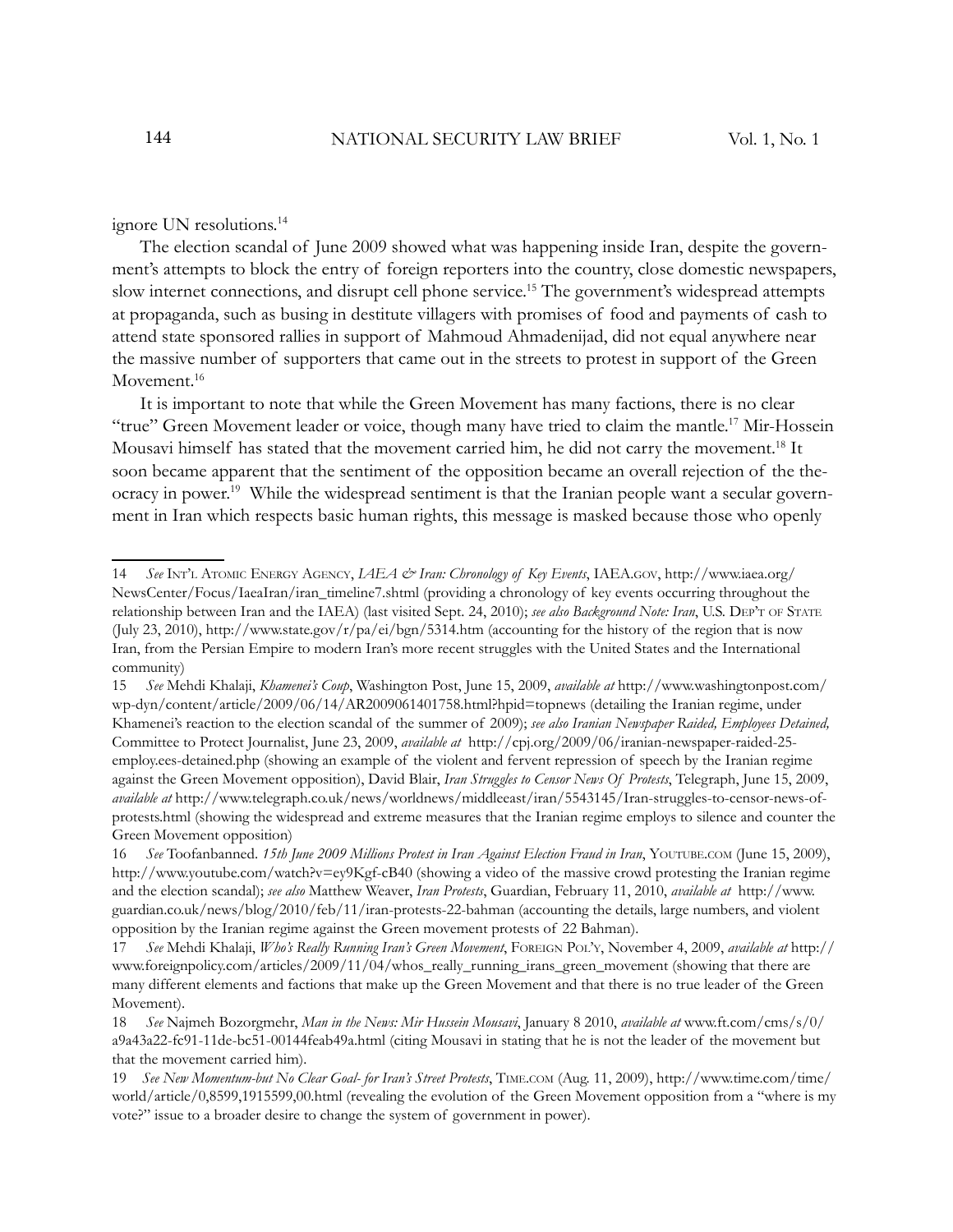say this are then targeted by the government.<sup>20</sup> Mousavi's own nephew was shot and killed outside his home in Tehran.<sup>21</sup> One of Iran's most respected and senior clerics, Ayatollah Sayed Hossein Kazemeyni Boroujerdi, who advocates separation of religion and government, has been put into prison under brutal conditions for expressing his views.<sup>22</sup> Heshmat Tabarzadi is also a leading freedom activist who advocates the separation of religion and government as well as adherence to a constitution based on the UN Declaration of Human Rights. Mr. Tabarzadi had already spent nine years in Evin prison following the 1999 uprising; after expressing his views in 2009 in the *Wall Street Journal*, he has again been arrested and is currently in prison.<sup>23</sup>

Encouraging the United States to stay out of the internal conflict with the Iranian elections, to avoid enabling the regime to blame the United States for the internal strife, can now be seen as poor advice.<sup>24</sup> Massive numbers of Iranian people took to the streets, in videos still available on websites like Youtube, with chants in Farsi of "Obama; you're either with us or with them."<sup>25</sup> This call to U.S. leaders to take a firm side with either the Iranian regime or the Iranian people was met with a deafening silence that produced no gains for U.S. interests.<sup>26</sup> The United States must tread with caution; it is fiscally and politically undesirable to enter into another war, yet it is also unacceptable to continue standing by the sidelines.

Ultimately, it was shown that the reformers within the theocracy were not able to bring about the changes that the Iranian people wanted. The reformists, like Mohammed Khatami, were unable to change the system, because the hardliners, such as Supreme Leader Ali Khamenei would not allow

<sup>20</sup> Associated Press, *Khamenei: Reformers Face "Harsh Response": Iran's Supreme Leader Warns Opposition Against Confronting Regime*, CBS.COM (Sept. 11, 2009), http://www.cbsnews.com/stories/2009/09/11/world/main5302751.shtml (showing the overt warning of Iran's Supreme Leader, Ali Khamenei, that those who oppose the regime will be met with violent opposition and harsh consequences).

<sup>21</sup> *See* Robert F. Worth, *Police are Said to Have Killed 10 in Street Protests*, N.Y. TIMES, Dec. 27, 2009, *available at* http:// www.nytimes.com/2009/12/28/world/middleeast/28iran.html?\_r=2&hp (discussing the death of Moussavi's nephew outside his home).

<sup>22</sup> *Urgent Action Appeal: Ayatollah Sayed Hossein Kazemeyni Boroujerdi*, NEWSL. (AMNESTY INT'L USA, N.Y.) Aug. 10, 2007, *available at* http://www.iranrights.org/english/document-298-699.php (detailing the arrest of and harsh treatment of Ayatollah Boroujerdi).

<sup>23</sup> Heshmat Tabarzadi, *What I see on the Frontline in Iran: Regime Change is Now Our Movements Rallying Cry*, WALL ST. J., December 17, 2009, *available at* http://online.wsj.com/article/NA\_WSJ\_PUB:

SB10001424052748704869304574595812267746876.html (publishing the article for which Heshmat Tabarzadi was put into prison for writing).

<sup>24</sup> *See* Richard N. Haass, *Enough Is Enough: Why We Can No Longer Remain on the Sidelines in the Struggle for Regime Change in Iran,* NEWSWEEK, January 22, 2010, *available at*

http://www.newsweek.com/2010/01/21/enough-is-enough.html (detailing the need for a new response to the Iranian regime and the necessity of supporting the Green Movement rather than continuing to continue silently tolerating overtures of engagement to be ignored).

<sup>25</sup> REUTERSVIDEO. *Iran Demonstrators' "Obama" Chant*, YOUTUBE.COM (Nov. 4, 2009), http://www.youtube.com/ watch?v=\_4CtKx7hCMg (showing large crowds of Iranian people clearly chanting "Obama *yah bah mah yah bah una*" which means "Obama, your either with us or with them" in Farsi).

<sup>26</sup> Haas, *supra* note 27.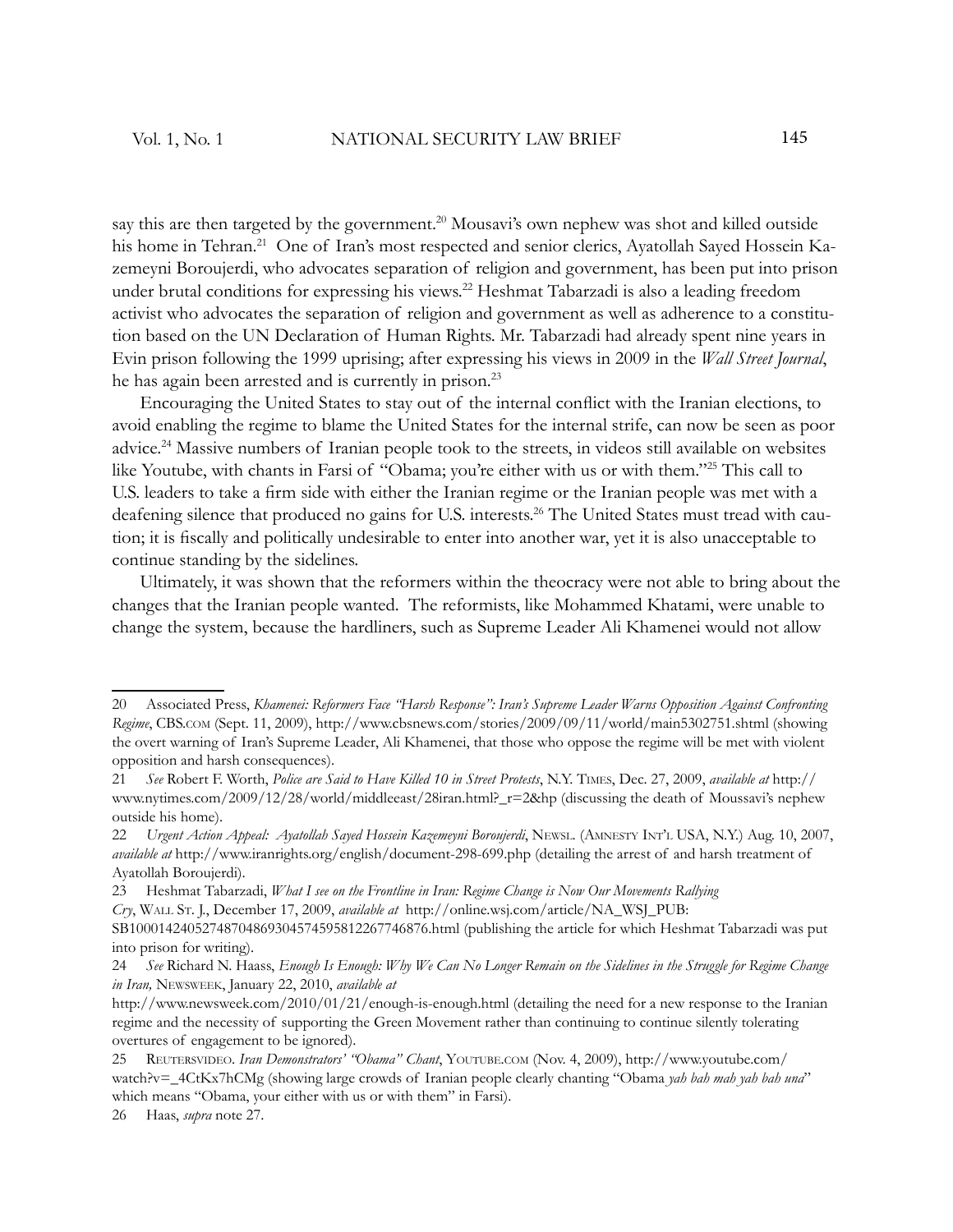it.<sup>27</sup> As it has become apparent, the system in Iran will not allow change from within. And, the push for a non-violent referendum, like that which removed Augusto Pinochet in Chile, has been advocated as the best option by many groups.<sup>28</sup> Rather than allowing a derivative of the Islamic Republic to take hold under the guise of real change, it is critical for the United States to support the secular coalition of the willing who demand democracy based on the separation of religion from government and a constitution which is founded on the Universal Declaration of Human Rights.

The idea that the current Iranian regime is here to stay and can be reformed through engagement is based on erroneous historical analogies.<sup>29</sup> The comparison made between President Nixon's openings of relations with China during the Cold War with the possibility of the United States opening relations with Iran today is misleading. An Iran under an Islamic theocracy does not have the ability or potential to manufacture nor does it have the openness to capitalism that the Chinese had. Additionally, attempts at opening up relations with Iran after the uprising of the Green Movement would not only hurt American credibility on the human rights front but would create disdain similar to the betrayal felt by Iranians during the 1953 coup d'état that ousted Mossadegh.<sup>30</sup> Support for the Iranian regime today would be viewed by Iranians as another blow to Iranian hopes for democracy. The best option for the United States is to support the Iranian people's desires for a secular democratic government through the United Nations Security Council, in accordance with its P5+1 alliance, by passing a resolution that demands the referendum that the Iranian people have called for in parallel with imposing strict targeted sanctions until such time as such a referendum comes to fruition.<sup>31</sup>

In any historically successful uprising in Iran, certain key elements have been present. These elements include widespread street protests, strikes by merchants, and the unification of factions against the current regime in power.<sup>32</sup> Recently, street protests have already taken place, despite the brutal suppression of the regime. The people have unified into an overarching "Green Movement."

<sup>27</sup> *See* Jim Muir, *Iran's Reformists Warn of Dictatorship*, BBC, July 17, 2002, *available at* http://news.bbc.co.uk/2/hi/ middle\_east/2134063.stm (explaining the inability of the regime to change from within since the Supreme Leader functions as the equivalent of a de facto dictator); *see also Is Reform Possible in Iran?,* BBC, June 14, 2001, *available at* http:// news.bbc.co.uk/2/hi/talking\_point/1367285.stm (discussion of the obstacles to reform within the Iranian regime). 28 *Background Note: Chile*, U.S. DEP'<sup>T</sup> OF STATE (Apr. 12, 2010), http://www.state.gov/r/pa/ei/bgn/1981.htm (detailing Chilean history, including the non-violent referendum, in which the people voted Augusto Pinochet out of power in what amounted to a bloodless revolution by voting "no" on the ballot).

<sup>29</sup> *See* Eli Lake, *Iran Protestors Alter Tactics to Avoid Death*, WASH. TIMES, June 25, 2009 *available at* http://www. washingtontimes.com/news/2009/jun/25/opposition-alters-tactics-to-avoid-protest-deaths/?page=1 (accounting the resilience of the Green Movement and the ability of the opposition to change their tactics in order to save their own lives while still working to counter the Iranian regime).

<sup>30</sup> WILBER, *supra* note 12.

<sup>31</sup> *See* Abbas Milani, *A Coup in Three Steps: The U.S. Must Side With Iran's People*, FORBES, June 15, 2009, *available at* http://www.forbes.com/2009/06/15/iran-elections-khamenei-mousavi-ahmadinejad-opinions-contributors-milani.html (arguing that it is necessary that the United States side with the Iranian people and employ different methods of exerting pressure on the Iranian regime).

<sup>32</sup> *See* Robin Wright, *Iran's Protestors: Phase 2 of Their Feisty Campaign*, TIME, July 27, 2009, *available at* http://www.time. com/time/world/article/0,8599,1912941,00.html?xid=rss-world (showing the process in which the opposition takes certain steps in order to push for their desired regime change).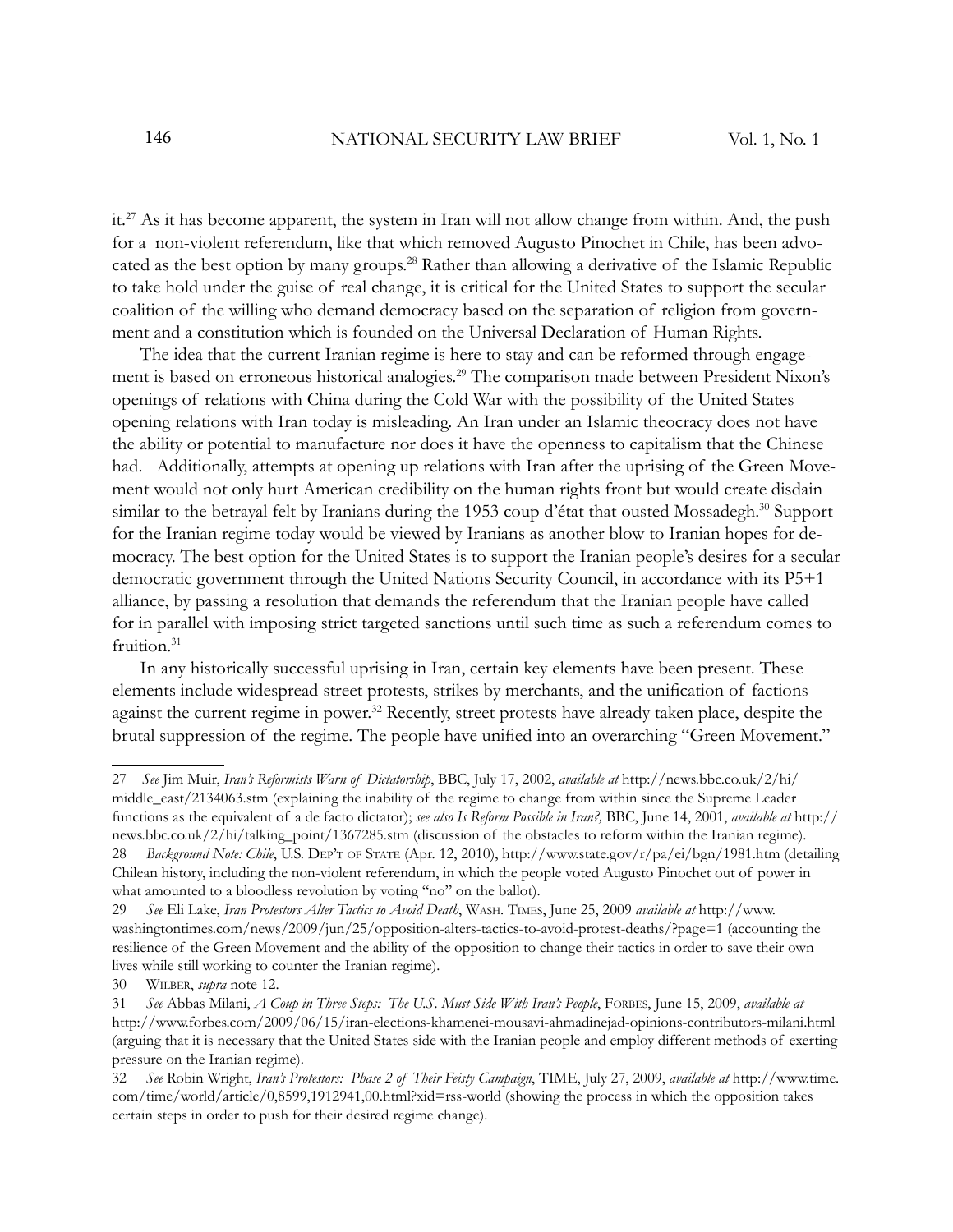And, only now, due to long overdue sanctions, the regime is becoming pressed for money.<sup>33</sup> Because there is no income tax in Iran and most revenue comes from oil and exports, the regime has been pinched by the new round of sanctions. This has forced the regime to begin taxing the merchants at rates up to 30%. The merchants have now in turn begun to strike. It took one full year for the revolution in 1979 to topple the Shah (who was weak with cancer, did not want bloodshed, and left the country).<sup>34</sup> In a little over a year since the inception of the Green Movement, it has become apparent that the current popular struggle is pitted against a far more repressive and violent opponent than the Shah. The elements are all in place, and if the United States and allies support the will of the Iranian people, then the Iranian regime will come to its demise before it gains nuclear weapons.

The underlying reality is that the majority of the Iranian people are unhappy with the regime in power and the Islamic Republic is living on borrowed time. In order to secure future interests in Iran, it is critical to support the long-term interests of the Iranian people, rather than focusing on short-term band-aid results that will only end in a significant loss of resources and a loss of legitimacy. The companies that do business with the Iranian regime now and further extend their power over the people are likely to be the first ones ousted when the people reassert their control (circa BP in 1953).

It is crucial that the United States take a harsher stance in the form of enforcing targeted sanctions, garnering international support for these and other similar actions, and cutting off the ability of Iran's elite to travel or finance its endeavors in the same way that South Africa was met with unrelenting pressure from the international community to end apartheid. This will help to secure the interests of both the United States *and* the Iranian people, and will foster a new era for vast economic opportunities. Iran's faltering economy and lack of job opportunity have created a Diaspora of talent to the United States and Europe that could be mitigated.<sup>35</sup> In addition, there is the issue of the energy resources that Iran currently lacks the ability refine. Iran is therefore consigned to a reality of being one of the most oil-rich countries in the world while still importing gasoline and other oil products.<sup>36</sup> It is critical to support non-violent regime change in Iran, not only because the Islamic theocracy has lost any legitimate claim to sovereignty as a result of the widely contested election scandal of 2009, but also because this change would have a beneficial ripple effect locally, regionally, and internationally. This positive impact especially includes an Iran that would no longer support terrorist organizations or bolster conflict that promotes discord in the Israeli-Palestinian conflict. A secular democracy in Iran would yield a reliable natural ally in the region whose benefits include the reduction of hegemonic posturing, the end of a politically tense race for nuclear weapons,

<sup>33</sup> MDSTVUSA, *CNN's Fareed Zakaria Reports! How Sanctions in Iran Are Working!*, YOUTUBE.COM (Aug. 8, 2010), http://www.youtube.com/watch?v=BGpICcoJKIY (explaining how sanctions are working in Iran).

<sup>34</sup> *Background Note: Iran*, *supra* note 18.

<sup>35</sup> *See* Golnaz Esfandiari, *Iran: Coping with the World's Highest Rate of Brain Drain*, RADIO FREE EUR.: RADIO LIBERTY (Mar. 8, 2004), http://www.rferl.org/content/article/1051803.html (showing the potential for Iran's domestic situation to flourish were there mitigation of the brain drain and misuse of resources).

<sup>36</sup> *Country Analysis Briefs: Iran: Oil*, U.S. ENERGY INFO. ADMIN., http://www.eia.doe.gov/emeu/cabs/Iran/Oil.html (showing Iran's vast oil and natural gas reserves) (last visited Sept. 24, 2010) (noting that Iran is OPEC's second-largest oil producer).